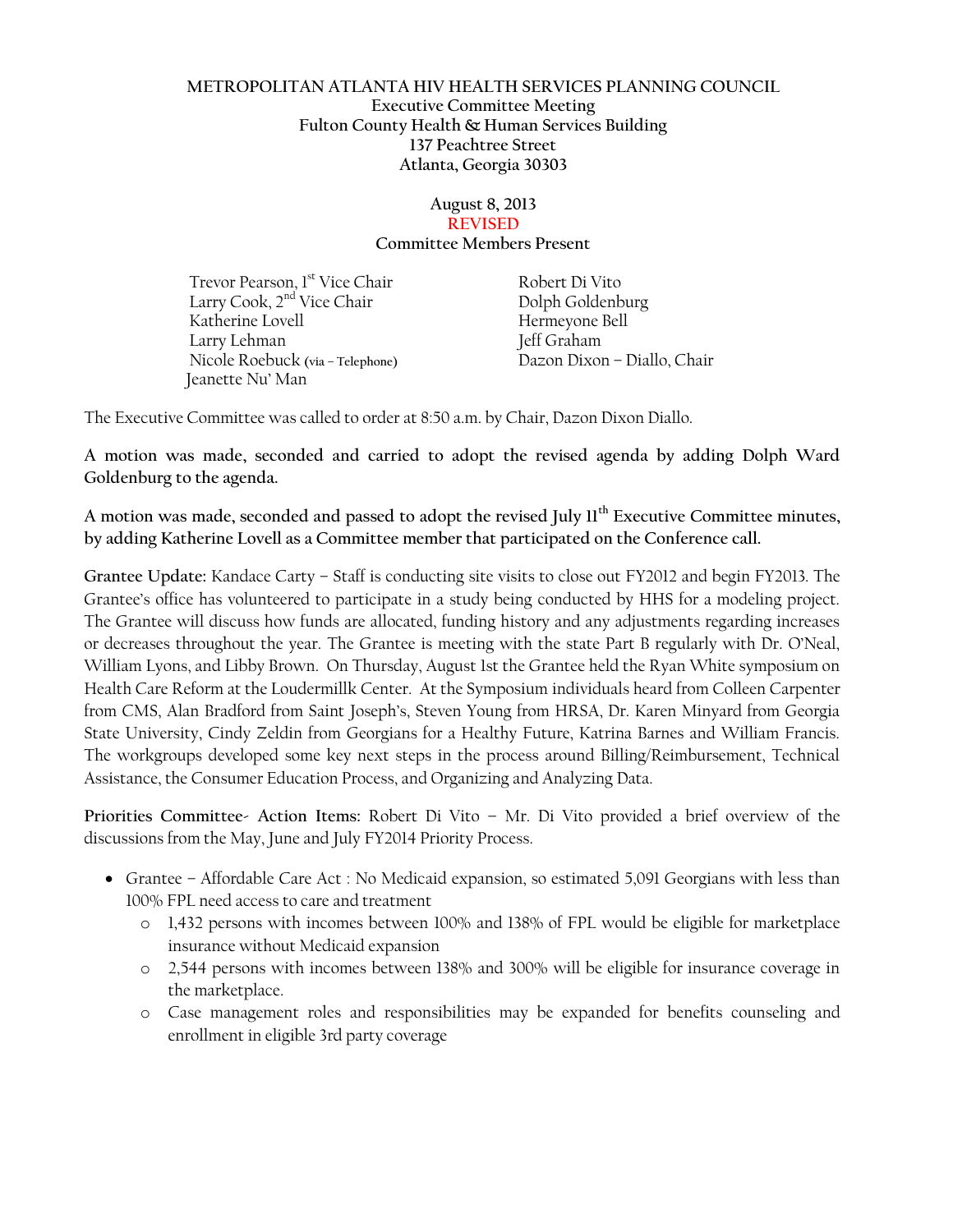## **Executive Committee**

## **August 8, 2013**

**Page 2**

- Public Policy
	- o Suggestion on estimating FY2014 funding level was to consider flat funding or slight increase
	- o Increase case management services in order to assist clients navigate the health exchanges
- SEATEC:
	- o Utilization of Services Analysis trends continue, no great change in any service category
	- o Unit Cost Analysis
- EPI/Surveillance Data
	- o Trends continue, no significant increase/decrease
- CAPUS HIV/Health Information Exchange (HIE) Project
	- o HIE can be an important tool to get out-of-care patients into care by alerting providers of status in real-time to take action
	- o CAPUS optimizes linkage to, retention in, and re-engagement with care and prevention services for newly diagnosed and previously diagnosed racial/ethnic minorities with HIV
	- o ADAP/HICP
- ADAP (AIDS Drugs Assistance Program)
	- o No ADAP waiting list as of this presentation
	- o Request of \$1,000,000 for the State ADAP
	- o PCIP (Pre-existing Condition Insurance Program) terminates on December 31, 2013
	- o Transition PCIP clients to the exchange
	- o HICP (Health Insurance Continuation Program) 473 people enrolled as of May 31
- Presentations regarding services, needs and recommendations for consideration:
	- o Linkages, Retention, and Medical Case Management Discussion
	- o Identified each service to determine gaps/overlap Discussed Peer Navigation Pilot Project
	- o Presentations from State Part B, Committees, agencies and individuals

After a lengthy discussion the Priorities Committee added Health Insurance Program (HIP) as a new service category.

# **FY2014 Service Category Rankings**

Based on the Committee's recommendation, the proposed rankings for FY 2014 are as follows:

- 1. Primary Care
- 2. Oral Health
- 3. AIDS Pharmaceutical Assistance (APA)
- 4. Case Management
- 5. Mental Health
- 6. Substance Abuse
- 7. Health Insurance Premiums
- 8. Support Services
	- a. Food
	- b. Emergency Assistance
	- c. Psychosocial Support
	- d. Medical Transportation
	- e. Legal Services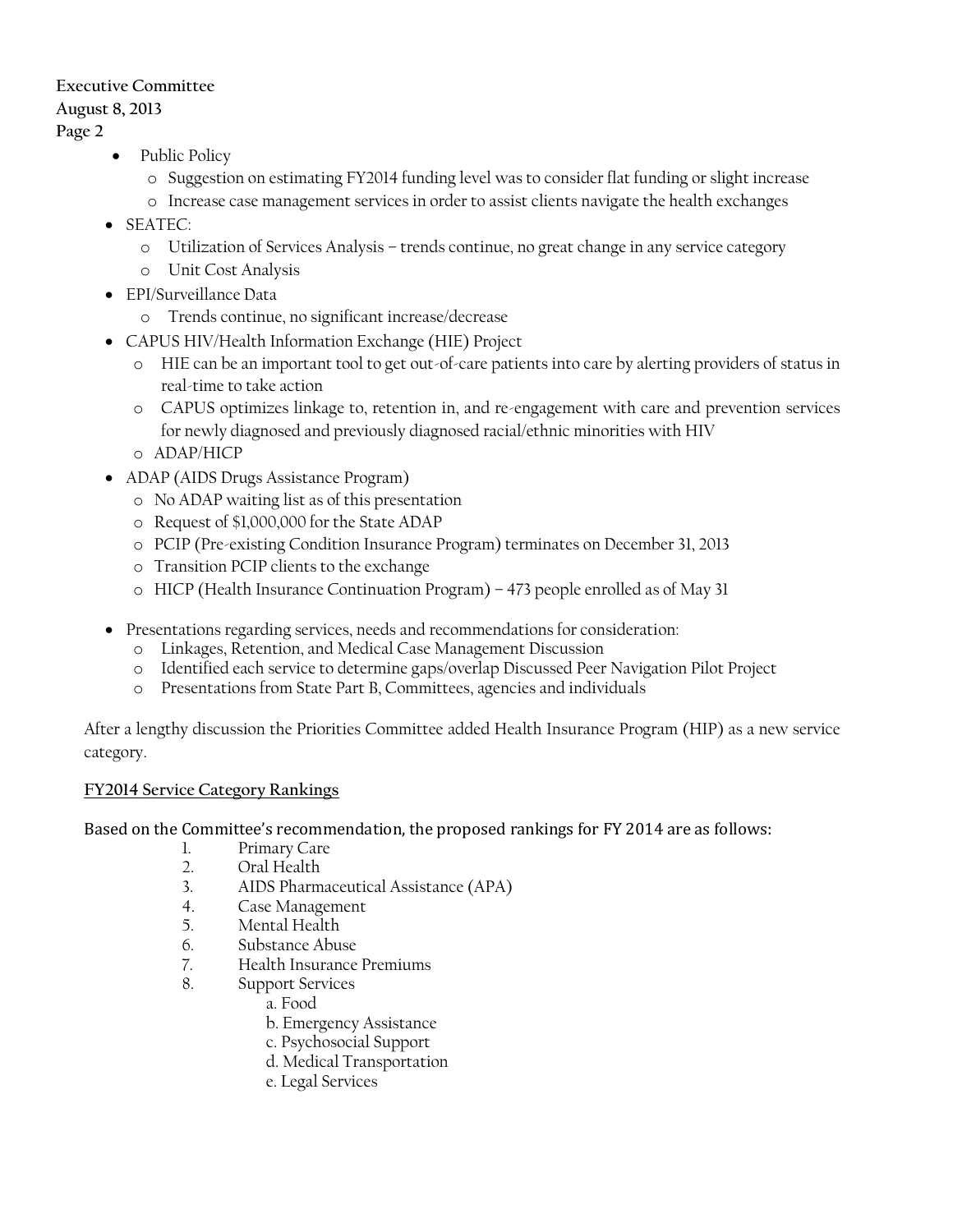**Executive Committee August 8, 2013 Page 3** 

.

|              | f. Linguistic Services<br>g. Child Care |
|--------------|-----------------------------------------|
| 9.           | Quality Management                      |
| 10.          | Housing                                 |
| 11           | Home Health                             |
| $12^{\circ}$ | Hospice                                 |

13. Council Support

**ACTION ITEM 1 - A motion was made, seconded and approved to maintain the same ranking of categories 1 thru 6, add HIP as 7 and move down by one all other categories from the FY 2013 rankings.**

#### **FY2014 Funding Amount (Base Allocations):**

In FY2013 Part A was awarded \$20,983,920.00. As a result of information and recommendation from the Public Policy Committee, the Priorities Committee based FY2014 projections on FY2013 award amount.

**ACTION ITEM 2: A motion was made, seconded and unanimously approved to use the FY 2013 total funding allocation in the amount of \$20,983,920 as the FY 2014 projected award.**

**A motion was made and seconded and carried to extend the meeting until 10:45 am.**

**FY2014 Funding Levels**

| <b>Service Category</b>           | 2013                        |                                           | 2014      | 2014-2013         |  |
|-----------------------------------|-----------------------------|-------------------------------------------|-----------|-------------------|--|
| <b>Primary Care</b>               | 10,686,368<br>$\mathcal{S}$ | $\mathcal{S}$                             | 9,084,730 | \$<br>(1,601,638) |  |
| Oral Health                       | \$<br>1,778,454             | \$                                        | 1,778,454 | \$                |  |
| APA (Local)                       | \$<br>1,250,000             | \$                                        | 1,062,654 | \$<br>(187, 346)  |  |
| APA (ADAP)                        |                             | \$                                        |           | \$                |  |
| Case Management                   | \$<br>1,556,869             | $\mathcal{S}$                             | 1,676,217 | \$<br>119,348     |  |
| Mental Health                     | \$<br>1,476,619             | \$                                        | 1,255,308 | \$<br>(221,311)   |  |
| <b>Substance Abuse</b>            | \$<br>1,265,746             | \$                                        | 1,076,040 | \$<br>(189,706)   |  |
| HIP (Premiums, Co-pays, Deducts)  |                             | \$                                        | 2,200,000 | \$<br>2,200,000   |  |
| <b>Support Services</b>           | 1,596,846<br>\$             | \$                                        | 1,428,498 | \$<br>(168, 348)  |  |
| Food \$                           | 982,060                     | \$                                        | 931,000   | \$<br>(51,060)    |  |
| Emergency Assistance \$           | 47,905                      | $\frac{1}{2}$                             | 25,137    | \$<br>(22,768)    |  |
| Psycho/social Support \$          | 223,558                     | $\mathfrak{S}$                            | 208,133   | (15, 426)<br>\$   |  |
| Medical Transport \$              | 95,811                      | \$                                        | 89,200    | \$<br>(6,611)     |  |
| Legal \$                          | 103,795                     | \$                                        | 88,445    | \$<br>(15,350)    |  |
| Linguistic Services <sup>\$</sup> | 111,779                     | $\frac{1}{2}$                             | 60,515    | \$<br>(51,264)    |  |
| Childcare <sup>\$</sup>           | 31,937                      | \$                                        | 26,068    | \$<br>(5,869)     |  |
| Quality Management                | 110,650<br>$\mathcal{S}$    | \$                                        | 174,650   | 64,000<br>\$      |  |
| Peer Navigation Pilot Program     |                             | \$                                        | 64,000    |                   |  |
| Housing                           | \$                          | $\frac{1}{2}$<br>$\overline{\phantom{a}}$ |           | \$<br>×,          |  |
| <b>EIS</b>                        | \$                          | $\frac{1}{2}$<br>$\overline{\phantom{a}}$ |           |                   |  |
|                                   |                             |                                           |           |                   |  |
| Home Health                       | \$                          | $\frac{1}{2}$<br>$\overline{\phantom{a}}$ |           |                   |  |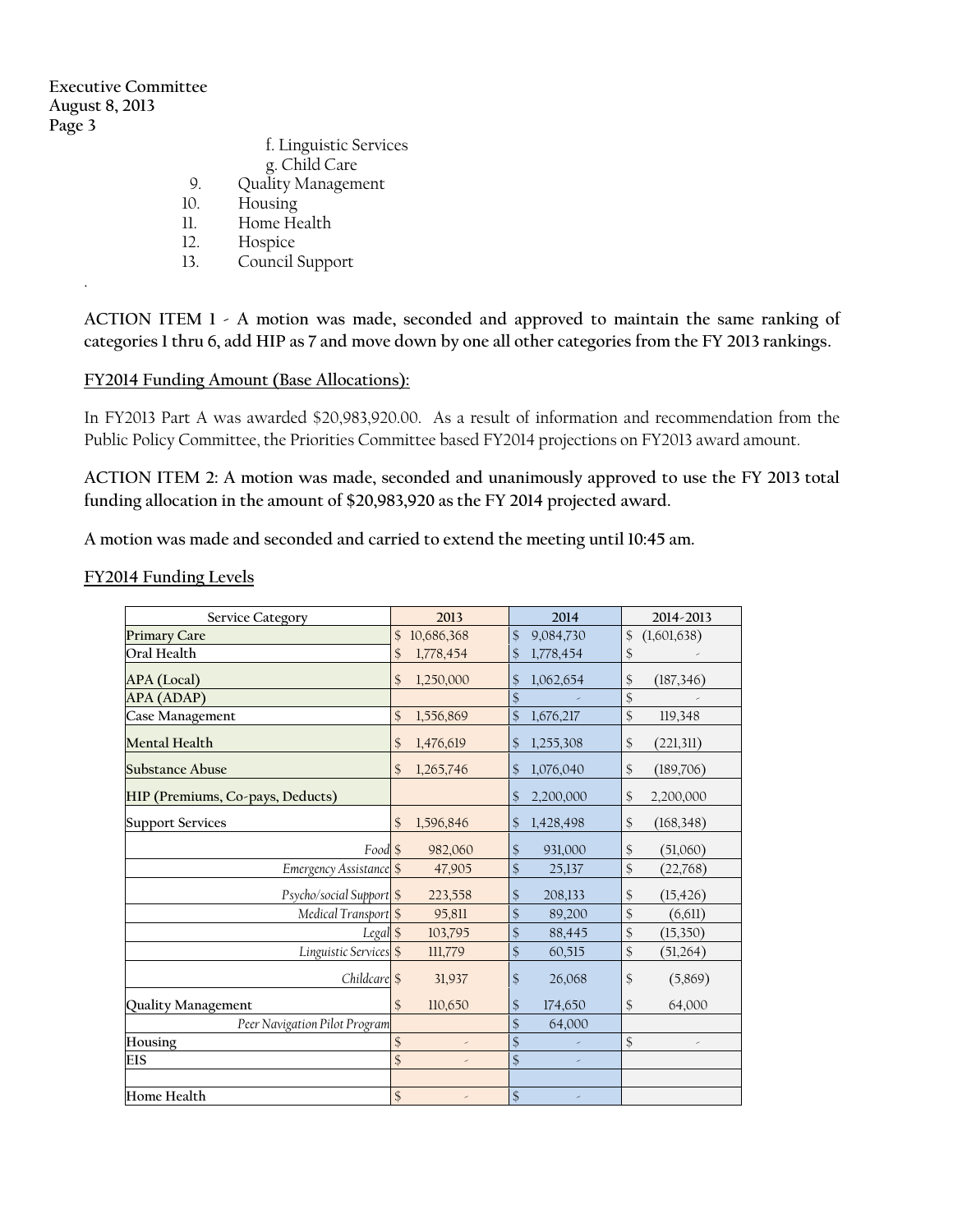| Hospice            | -          | -            |                          |
|--------------------|------------|--------------|--------------------------|
| Council Support    | 397,000    | 382,000      | (15,000)                 |
| AAOI <sup>\$</sup> | 90,000     | 75,000       |                          |
| Admin.             | 865,368    | 865,368      | $\overline{\phantom{a}}$ |
| Total              | 20,983,920 | \$20,983,920 | (0.00)                   |

The Priorities Committee decided it would be best to reduce categories that will be impacted by the Affordable Care Act (Primary Care, APA Local, APA (ADAP), and Mental Health & Substance Abuse)

**ACTION ITEM 3: A motion was made, seconded and unanimously approved to adopt the Priority Service Category funding allocations as the initial recommendations with Priorities Committee reconvening and recommending final funding allocations after award.**

## **FY2014 Local Directives**

**AIDS Pharmaceutical Assistance:** Any unallocated dollars remaining in this category during the Outside Review Process may be moved to the Primary Care category for Primary Care medications.

**Mental Health/Substance Abuse:** Due to the inter-relationship between MH and SA, funds may be moved between categories, IF all approved services have been funded at some level under the Priority Category. Example: if all initiatives under MH have been at least partially funded, remaining MH funds may be moved to fund SA initiatives.

**Support Services:** Individual SS categories must be funded at a level no less than 50%; if funding remains above 50% and Outside Review Committee did not approve additional applicants/services; then funding may be moved to other SS categories.

**ACTION ITEM 4: A motion was made, seconded and unanimously approved to maintain the FY 2013 Directives as the FY 2014 Directives.**

#### **FY2012 Carryover Request**

Grantee identified approximately \$300,000 will be available in FY 2012 carry over funding. The Grantee proposed beginning the Peer Navigation Pilot Program and utilizing remaining funding for Primary Care with the priority for funding to be for Laboratory Tests.

**A motion was made, seconded and unanimously approved to allow the Grantee to spend \$42,000 for the Peer Navigator Pilot Program training and beginning the Pilot. The remainder of the funds are allocated to Primary Care with priority given to lab services. The Grantee must ensure that all funds are spent by the end of the fiscal year.**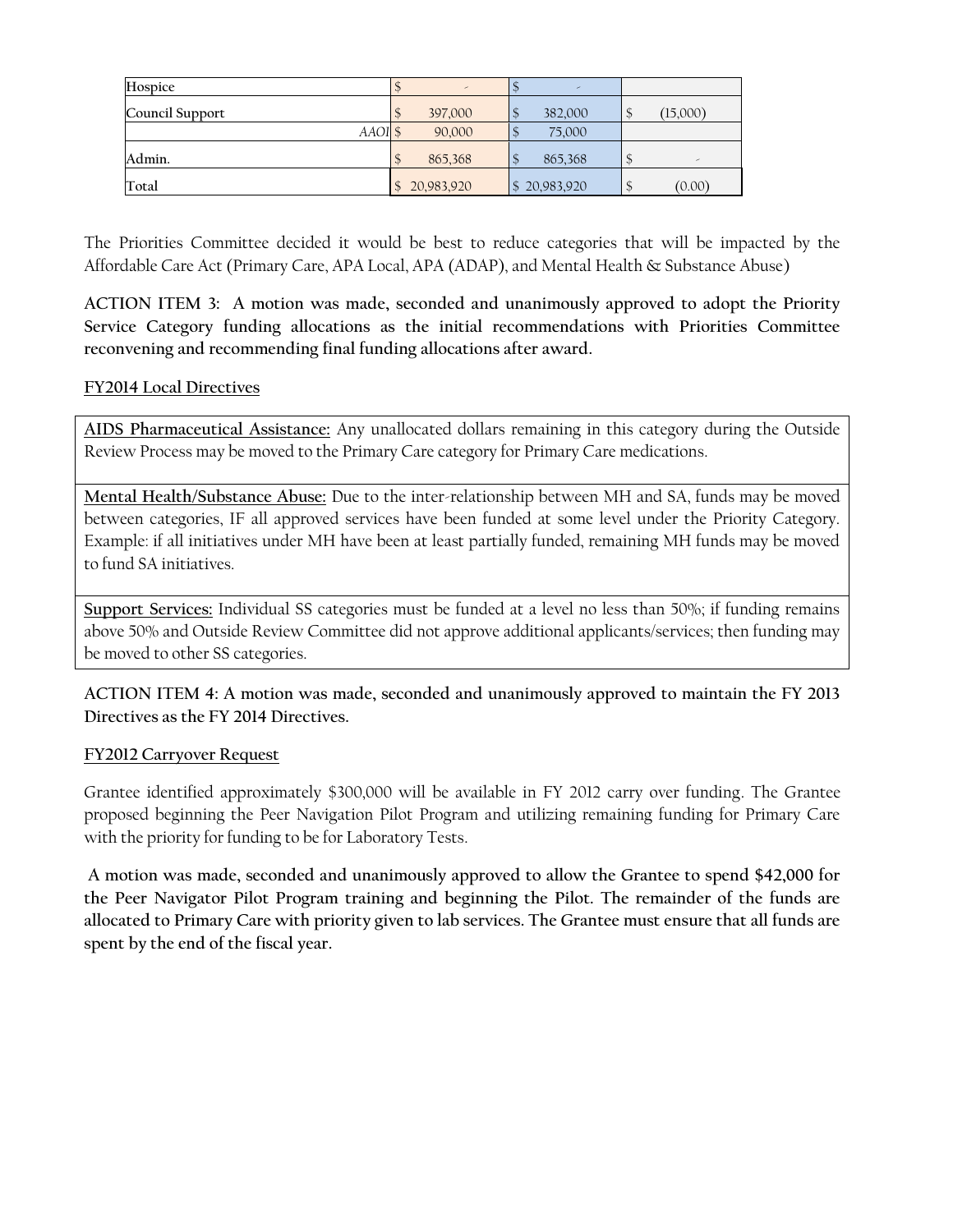**Executive Committee August 8, 2013 Page 5**

## **Committee Updates:**

**Assessment Committee:** Jeanette Nu'Man – The Assessment Committee will present on "Populations and Communities with Disparate HIV/AIDS Outcomes" at the September Planning Council.

**Comprehensive Planning Committee:** Katherine Lovell **–** The Comprehensive Planning Committee will meet on Wednesday, August  $14<sup>th</sup>$  to discuss the progress of the EMA Comprehensive Plan.

**Council Procedures Committee:** Larry Lehman - The Council Procedures Committee is requesting an extension to review comments of the draft by-laws. The review period is not being extended. The Committee will present final draft at the September Planning Council.

**Evaluation Committee:** No Report.

**HOPWA Committee:** Dolph Ward Goldenburg – The HOPWA Committee held its first training session in July. The Committee met with the City of Atlanta and reviewed their housing grant proposal and provided feedback.

Membership Committee: Hermeyone Bell – The Membership Committee will meet Monday, August 26<sup>th</sup> to set the Planning Council Roster for 2013 – 2014 Planning Council year. New membership Orientation will be held on Monday, September 9<sup>th</sup> at the Loudermilk center from 10:00a.m. – 2:00 p.m. The Leadership Institute training will meet on Monday, October  $21<sup>st</sup>$  from 10:00 a.m.  $-$  2:00p.m. at the Ryan White Office.

**Public Policy:** Jeff Graham **-** The Public Policy Committee will set a meeting date to meet to prepare educational fact sheets for consumers on the Affordable Care Act. will determine when the Committee will meet to prepare to the ACA meeting date. The Committee will coordinate with the ACA Symposium workgroup on the project.

**Priorities Committee:** Robert Di Vito**-** The Priorities Committee will present the FY2014 recommendations to the Consumer Caucus on Wednesday, August  $14^{\text{th}}$ .

**Quality Management Committee:** Nicole Roebuck – The Quality Management Committee did not meet in July and canceled the August 1<sup>st</sup> meeting due to a conflict with the Ryan White Health Reform Symposium. The Committee will meet Thursday, September 5<sup>th</sup> and review preliminary results from the client satisfaction survey and the Committee workplan.

The Executive Committee Reviewed the August 15<sup>th</sup> Planning Council agenda and determined it would be best to extended the Planning Council meeting.

**A motion was made and seconded, and carried to extend the August 15th Planning Council meeting until 11:30 a.m.** 

A motion was made and seconded and carried to adopt the revised August 15<sup>th</sup> Planning Council agenda.